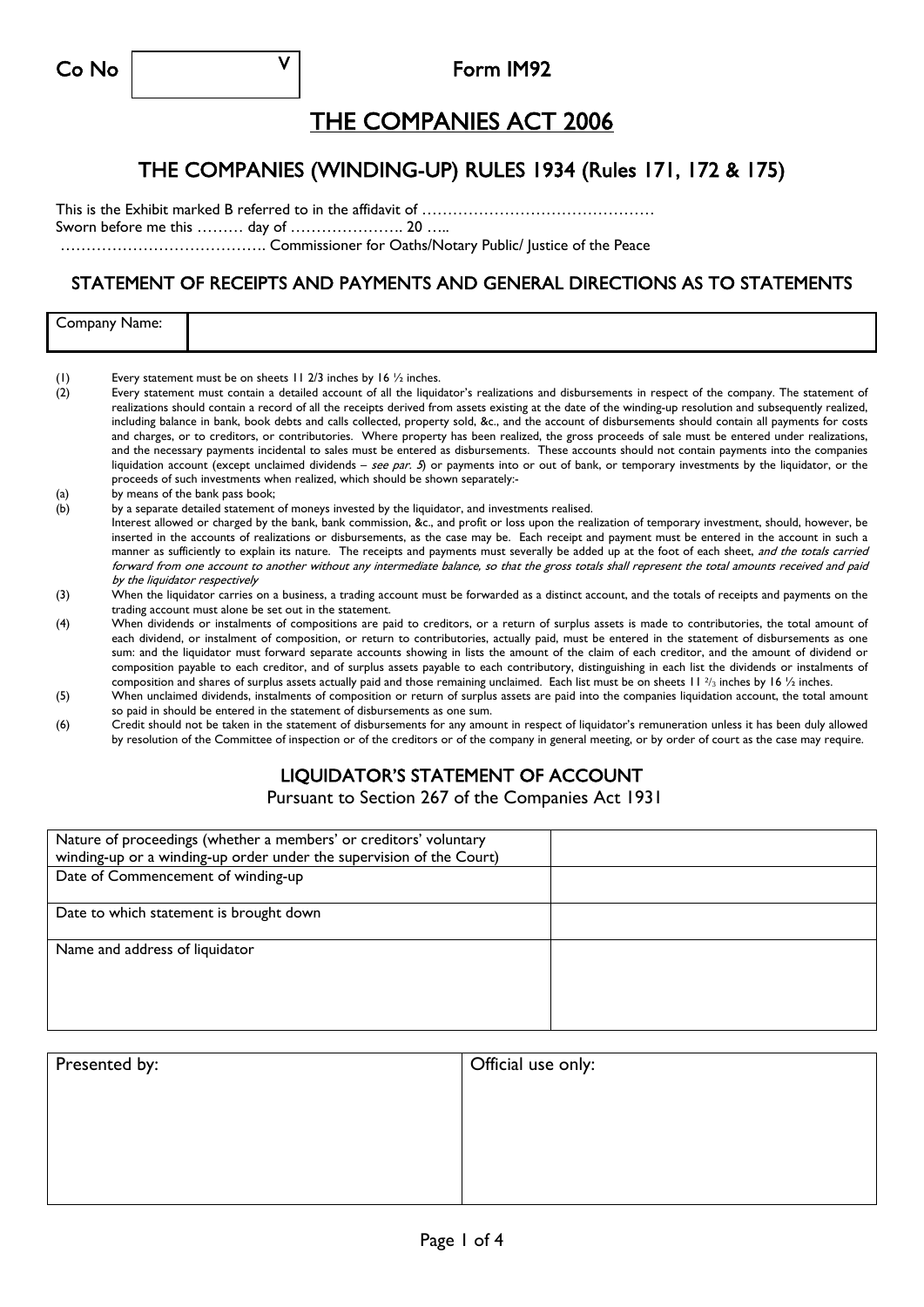## THE COMPANIES ACT 2006

## LIQUIDATOR'S STATEMENT OF ACCOUNT

Pursuant to Section 267 of the Companies Act 1931

#### THIS STATEMENT IS REQUIRED IN DUPLICATE.

| <b>REALISATIONS</b> |                  |                           |                    |   |  |
|---------------------|------------------|---------------------------|--------------------|---|--|
| <b>DATE</b>         | OF WHOM RECEIVED | NATURE OF ASSETS REALISED | <b>AMOUNT</b>      |   |  |
|                     |                  | Brought forward           | $\pmb{\mathit{L}}$ | P |  |
|                     |                  | Carried forward           |                    |   |  |

NOTE – No balance should be shown on this Account, but only the total Realisations and Disbursements, which should be carried forward to the next Account.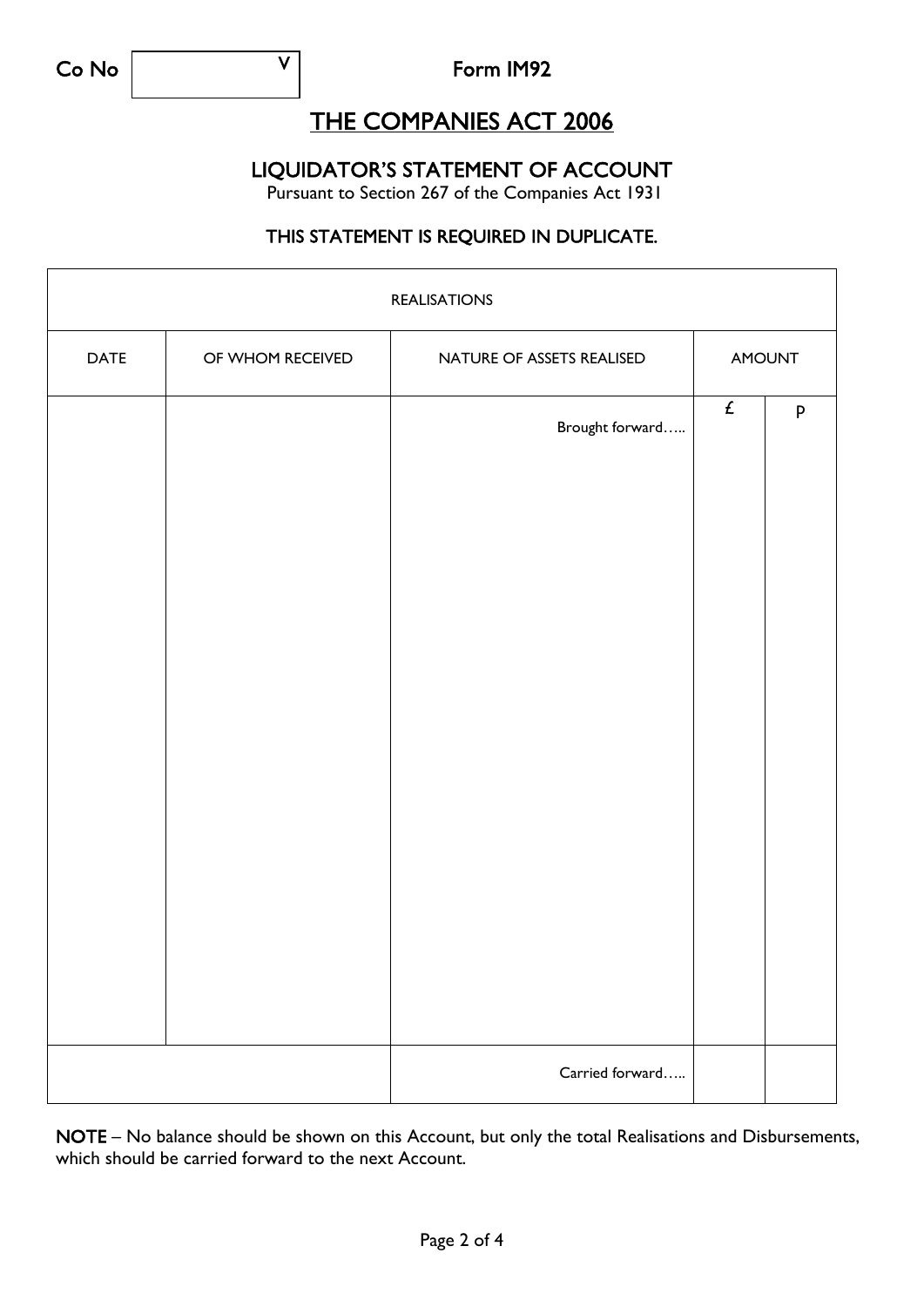# THE COMPANIES ACT 2006

| <b>DISBURSEMENTS</b> |              |                         |                    |                |  |
|----------------------|--------------|-------------------------|--------------------|----------------|--|
| <b>DATE</b>          | TO WHOM PAID | NATURE OF DISBURSEMENTS | <b>AMOUNT</b>      |                |  |
|                      |              | Brought forward         | $\pmb{\mathit{f}}$ | $\overline{P}$ |  |
|                      |              |                         |                    |                |  |
|                      |              | Carried forward         |                    |                |  |

NOTE – No balance should be shown on this Account, but only the total Realisations and Disbursements, which should be carried forward to the next Account.